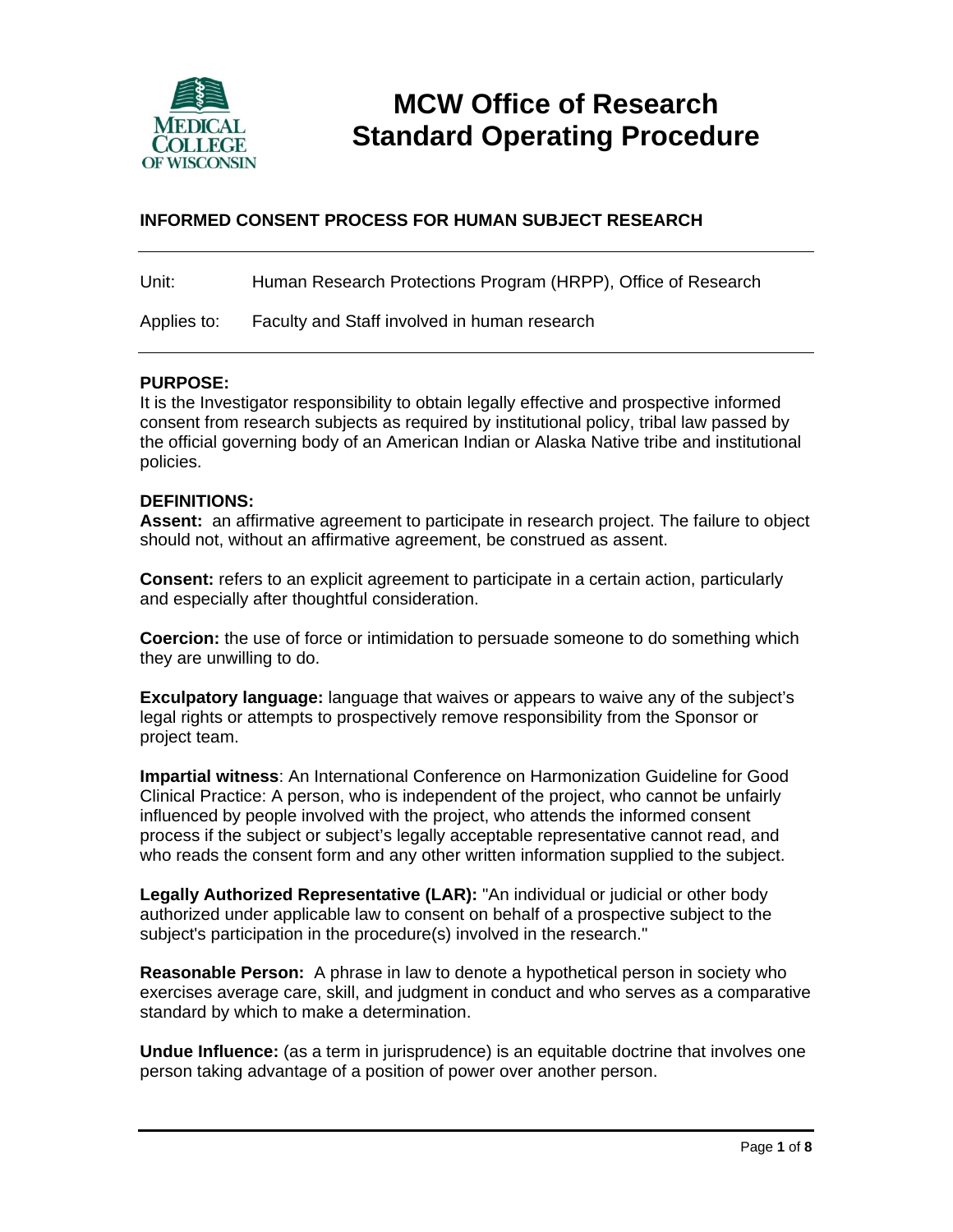# **PROCEDURE:**

#### **Investigator Responsibilities**

- 1. Investigators must provide the information regarding the consenting process to the IRB for review.
	- a. A detailed description of the intended method for obtaining initial informed consent
	- b. All informed consent documents (full written documents, oral scripts, a list of talking points, videos, comprehension materials, any type of comprehension or assessment aids, and short forms)
	- c. Assurance that the informed consent process is an ongoing exchange of information between the project team and the project participants throughout the course of a project. Informed consent is a continuous process of communication and acknowledgement over time, not just a signed document.
- 2. The consenting process may begin after the Investigator has provided the necessary information and documents to the MCW IRB and received approval by the MCW IRB. *See IRB SOP: Informed Consent Document for Human Subject Research.*
- 3. Any changes in the informed consent documents or process must be must submitted via an amendment to the MCW IRB for review and approval prior to implementing the change
- 4. The informed consent process must:
	- a. Begin with a concise and focused presentation of the "key information" that is most likely to assist a prospective subject in understanding the reasons why one might or might not want to participate in the project. This subsection must be organized and presented in a way that facilitates comprehension.
	- b. Be obtained in circumstances that minimize the possibility of coercion and undue influence;
	- c. Utilize language to promote the subject's understanding of the information;
	- d. Provide the essential information a reasonable person would want to have in sufficient detail and organized to facilitate the prospective subject's understanding of the reasons one might consider in order to make an informed decision about whether to participate in project and provide an opportunity to discuss that information
	- e. Allow sufficient time for consideration of the information and decision regarding participation
	- f. Not waive or appear to waive subjects' rights; and
	- g. Include each of the required elements and applicable additional elements of informed consent describing the project and the nature of research participation as required by federal regulations, tribal laws, institutional policies and approved by the IRB.
	- h. Include a discussion regarding the use and retention of data, if they choose to withdraw from a project. *See IRB SOP Withdrawal of Informed Consent for Human Subject Research.*
- *5.* The consent form may be read to the subject, but it is not a requirement.
- 6. In accordance with institutional policy research subjects must sign & date the informed consent document. A potential research subject's agreement to participate in a research project is documented by the subject indicating his/her approval by signing and dating the consent document which includes, where appropriate, the HIPAA authorization information unless the project has received approval for waiver of consent, documentation and/or HIPAA from the IRB.
	- a. If the subject is capable of written assent but not consent, the legally authorized representative must provide written consent. A signature line for the subject must also be included. *See IRB SOP: Research with Subjects Likely to Manifest or Develop Decreased Decisional Ability.*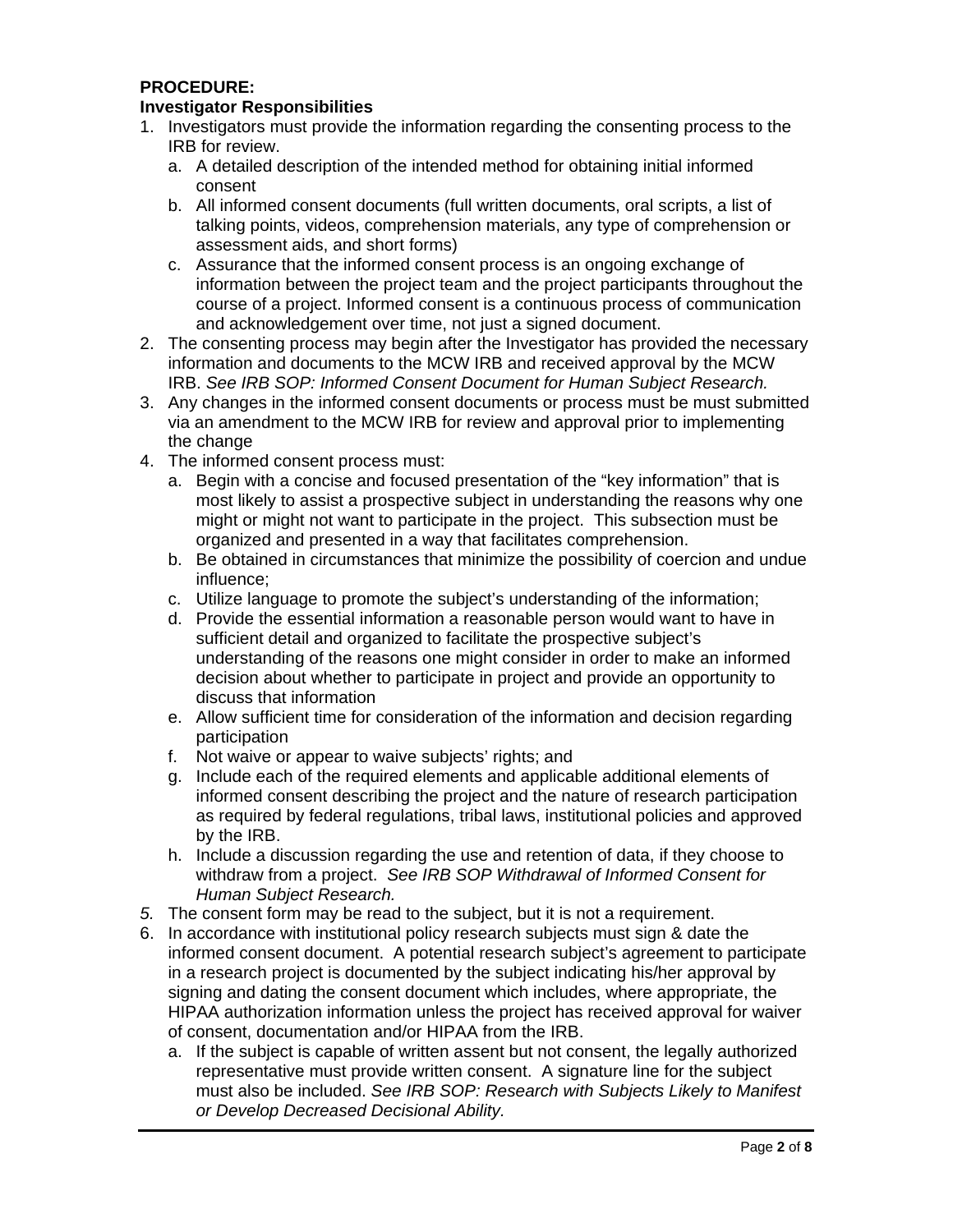- 7. In the event the consent process includes electronic consent, electronic signatures are allowed for consent documentation. A written copy must be given to the person signing the electronic consent form.
- 8. If a waiver of documentation or waiver of informed consent is requested and approved by the MCW IRB, this section does not apply, and will be discussed further in this document.

#### **ADDITIONAL CONSIDERATIONS WHEN OBTAINING INFORMED CONSENT: Research involves Adult Subjects with Decreased Decisional Ability**

The investigator will provide a description of the project population and the consenting/assenting process in the submission. *IRB SOP: Research with Subjects Likely to Manifest or Develop Decreased Decisional ability* 

## **Research includes the treatment of mental illness, developmental disability, alcoholism, or drug dependency**

If the focus of the project includes the treatment of mental illness, developmental disability, alcoholism, or drug dependency, the PI must include a plan to reconsent subjects every 15 months per Wisconsin state law.

# **Research includes ICH GCP guidelines**

When following ICH GCP e6 the consenting process includes additional activities.

- 1. The individual conducting the informed consent process must sign and date the consent form.
- 2. An impartial witness should be present during the entire informed consent discussion if a subject or the legally authorized representative is unable to read due to decreased vision, literacy level, or language barrier. The witness must witness the consenting process not just the documentation of informed consent.
- 3. The witness should sign and personally date the consent document after:
	- a. the written consent document and any other written information to be provided to the subject has been read and explained to the subject or their legally authorized representative, and
	- b. after the subject or the subject's legally authorized representative has orally consented to the subject's participation in the research project, and
	- c. if capable of doing so, the subject or legally authorized representative has signed and personally dated the consent document.
- 4. By signing the consent document, the witness attests that the information in the consent document and any other written information was accurately explained to, and apparently understood by, the subject or the subject's legally authorized representative, and that consent was freely given by the subject or the subject's legally authorized representative.
- 5. The subject or their legally authorized representative must receive a copy of the signed and dates consent form and any other written information provided to the subject/legally authorized representative.
- 6. Unless specifically waived by the MCW IRB, informed consent is documented in writing through the use of the currently IRB-approved informed consent document signed and dated by the subject or by the subject's legally authorized representative prior to enrollment or participation in the project.

## **Consent for Subjects Who Demonstrate Limited Literacy**

If the Investigator unexpectedly determines that a prospective subject demonstrates limited or a lack of literacy when discussing the project, the Investigator should:

1. Identify a literate adult person to work with the prospective subject and to serve as a witness to the consenting process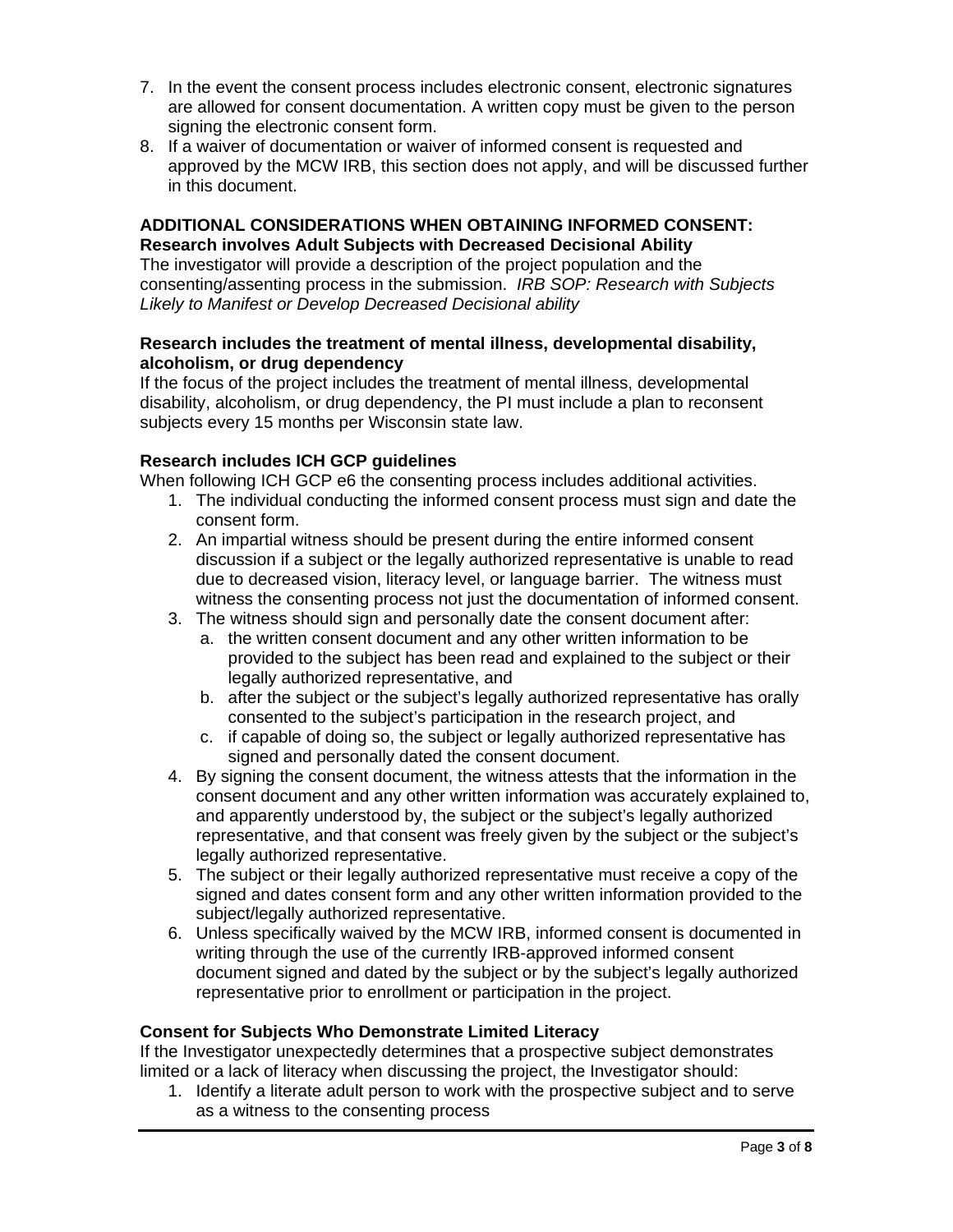- a. The Individual may not be a part of the project team
- b. The individual may be a family member
- 2. Read and explain the entire consent to the subject or their legally authorized representative, and
	- a. Obtain the subject or their legally authorized representative's informed consent
	- b. After the subject or the subject's legally authorized representative have provided written informed consent (dated signature), obtain the witness's dated signature
	- c. Provide a copy of the signed ICF to the subject for future reference
	- d. Highlight the name and contact information in the consent form of a project team member who can be contacted at any time for information or help.
	- e. Document the process in their project records.

If an Investigator plans to recruit and enroll more than 1-2 subjects who may have limited or a lack of literacy, the Investigator must develop and describe in the eBridge submission their consent process for this subject population.

# **Consent for Subjects with Limited or No English Proficiency**

- The investigator must include additional safeguards when consenting individuals with no or limited English proficiency in accordance with the *IRB SOP: Recruitment and Enrollment of Non-English or Limited English Proficient Subjects.*
- Guidance regarding the use of the Short Form or Translated Consent Documents is included in the *IRB SOP: Recruitment and Enrollment of Non-English or Limited English Proficient Subjects.*

#### **Participants who cannot give consent or those with decreased decisional capacity.**

Additional safeguards must be in place when obtaining consent for research involving children, fetuses, neonates, prisoners, adults with diminished decisional ability and those who are economically or educationally disadvantaged. Please review the IRB SOPs addressing these populations.

*IRB SOP: Research Involving Children IRB SOP: Research with Pregnant Women, Fetuses and Neonates IRB SOP: Research Involving Prisoners IRB SOP: Research with Subjects Likely to Manifest or Develop Decreased Decisional Ability* 

## **Prohibited Elements**

Initial and ongoing consent discussions must not include:

- Unproven claims of effectiveness or certainty of benefit, either implicit or explicit,
- Any exculpatory language through which the subject is made to waive or appear to waive any of the subject's legal rights, or releases or appears to release the Investigator, the sponsor, or its agents from liability for negligence.

## **Waiver of Consent**

- The IRB may waive or alter the requirement for the investigator to obtain a potential subject's consent for participation. To approve such a waiver or alteration, the IRB must find:
	- o The project involves no more than minimal risk to the subjects;
	- $\circ$  The waiver or alteration will not adversely affect the rights and welfare of the subjects;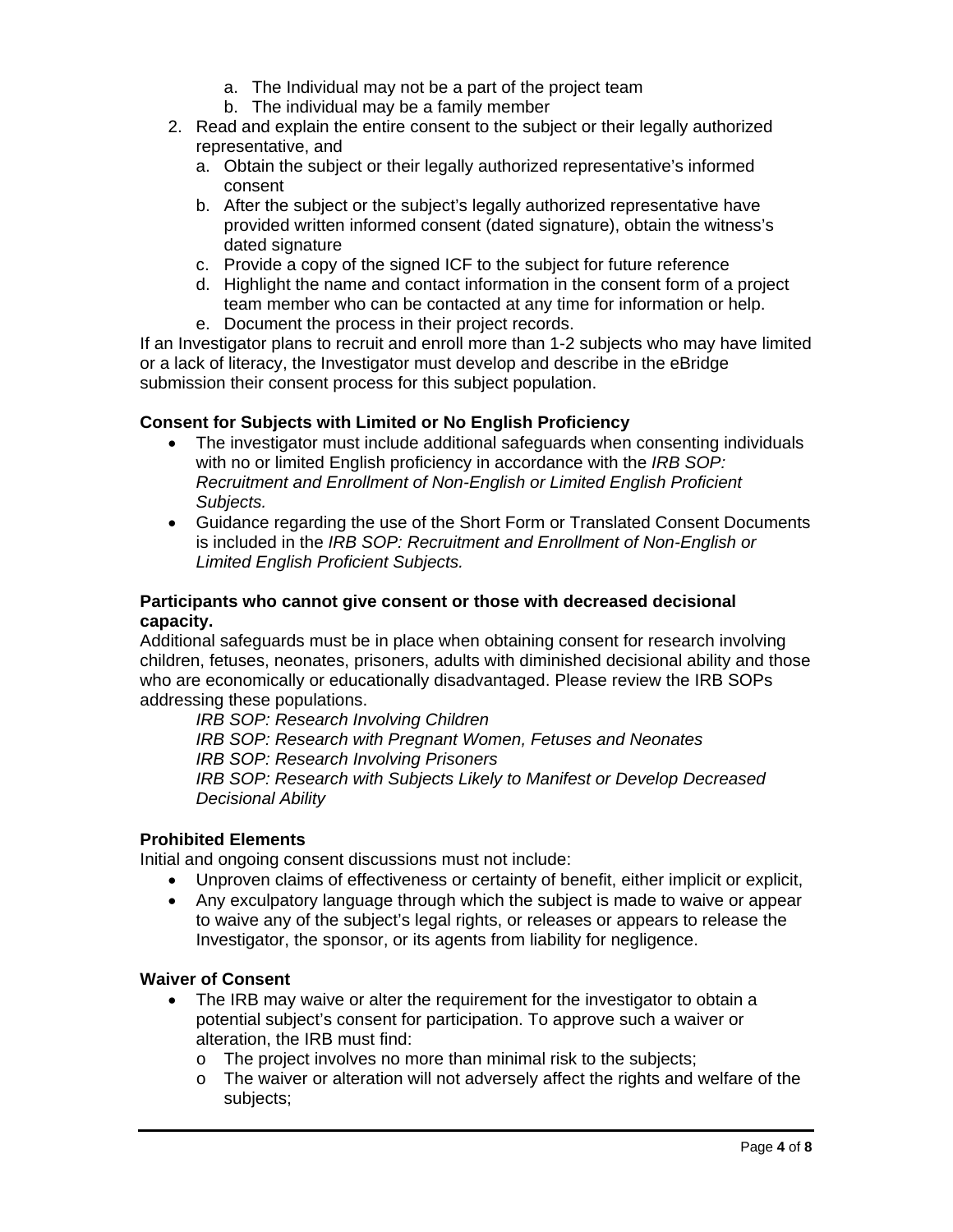- o The project could not practicably be carried out without the waiver or alteration; and
- $\circ$  Whenever appropriate, the subjects will be provided with additional pertinent information after participation.

The above waiver conditions must be met for research that involves the use of identifiable private information or identifiable biospecimens and the research could not be practicably carried out without using such information or biospecimens in an identifiable format;

- When considering a waiver of the consent process for Public Demonstration Projects, the IRB must find:
	- o The research is conducted by or subject to the approval of state or local government officials
	- o The research or demonstration project is designed to project, evaluate, or otherwise examine:
		- Public benefit or service programs
		- **Procedures for obtaining benefits or services under those programs**
		- Possible changes in or alternatives to those programs or procedures
		- Possible changes in methods or levels of payment for benefits or services under those programs
	- o The research cannot be practicably carried out without the waiver of alteration
- Greater than minimal risk research subject to FDA regulation may occur without prior consent of the subject in these circumstances:
	- o When the research involves planned research in life-threatening emergent situations where obtaining prospective informed consent has been waived for some or all of the potential subjects, as provided by 21 CFR 50.24. The research plan must be approved in advance by FDA and the IRB, and publicly disclosed to the community in which the research will be conducted. For more information refer to *IRB SOP: Planned Emergency Research*
	- o When the research involves an unplanned emergency use of an FDA regulated product for a single subject. The investigator is required to obtain informed consent of the subject or the subject's legally authorized representative as described in the *IRB SOP: Emergency Use of an Investigational Drug, Biologic or Device*.
- The IRB may not waive the consent process for any research to be conducted under DoD regulations where the research is classified or if subject meets the DoD definition of an experimental subject. Research involving an experimental subject is defined as: An activity, for research purposes, where there is an intervention or interaction with a human subject for the primary purpose of obtaining the effect of the intervention of interaction.
	- o A waiver of the consent process for such DoD regulated research requires permission of the Secretary of Defense.
		- If a waiver of consent is granted, the PI must identify their process to solicit and obtain consent from an experimental subject's legally authorized representative, and the PI must include a description regarding how the research will benefit the individual subject.
		- The convened IRB will make a final determination if research is intended to be beneficial to the individual experimental subject.
	- o The Assistant Secretary of Defense for Research & Engineering may waive the requirement of consent when all of the following elements have been met:
		- **The research is necessarily to advance the development of a medical** product for the Military Services.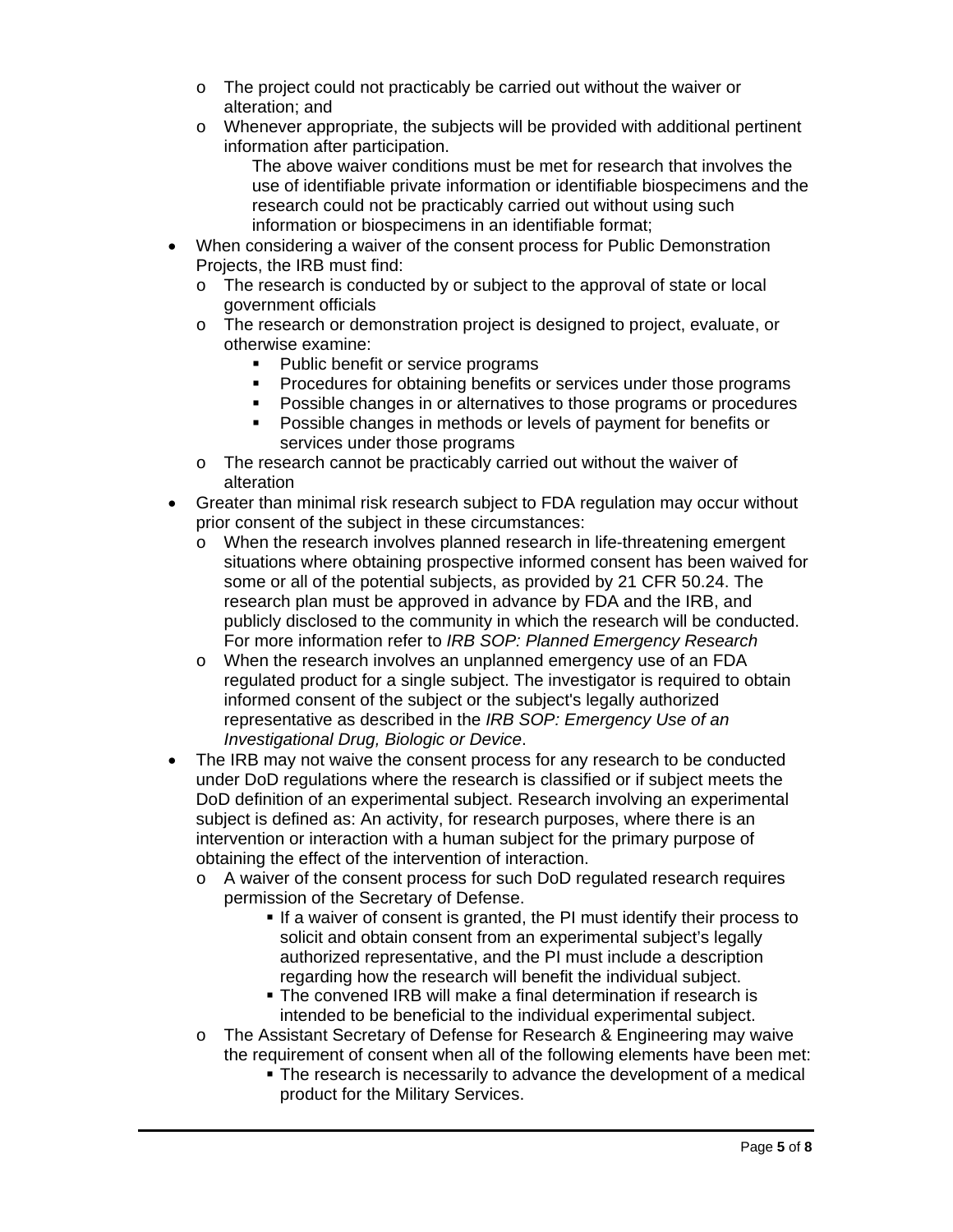- **The research might directly benefit the individual experimental** subject.
- **The research is conducted in compliance with all other applicable** laws and regulations

For additional information see *IRB SOP: Research Involving Department of Defense Funding and/or Military Participants.* 

- For research subject to Department of Education regulations, the IRB will follow the requirements of the Family Educational Rights and Privacy Act (FERPA) when considering whether it may grant exceptions to parental/student consent to release of records for research
	- $\circ$  In addition, the Investigator must ensure the project complies with and follows the requirements set forth the Protection of Pupil Rights Amendment, for research seeking a waiver of consent involving students.

#### **Waiver of Documentation of Consent**

- For certain types of projects, the investigator may request IRB approval for a waiver of documentation of consent (45 CFR 46.117(c) and 21 CFR 56.109(c)(1)). Whenever the IRB approves a consent process involving waiver of documentation of consent, the IRB will need to approve a written description of the project that also contains all of the elements of consent. This written description may be in the form of a script for verbal use, such as during a telephone conversation. However, the IRB may approve an alteration of consent/authorization if some elements are omitted. The IRB must always approve a waiver of documentation of consent and, where appropriate, an alteration of authorization if the investigator will not obtain a consent document signed and dated by the subject or his/her legally authorized representative.
- An IRB may waive the requirement for the investigator to obtain a signed and dated consent document for some or all subjects, if it finds:
	- o That the subjects are members of a distinct cultural group or community in which signing forms is not the norm. This is limited to minimal risk research projects and requires an appropriate alternative method for recording that informed consent was obtained; or
	- $\circ$  That the only record linking the subject and the project would be the consent document and the principal risk would be potential harm resulting from a breach of confidentiality. Each subject will be asked whether the subject wants documentation linking the subject with the project, and the subject's wishes will govern; or
	- o That the project presents no more than minimal risk of harm to subjects and involves no procedures for which written consent is normally required outside the project context.
- In cases in which the documentation requirement is waived, the IRB may require the investigator to provide subjects with a written statement regarding the project. When the research involves an FDA-regulated product, the IRB may waive written consent only for research that meets item criteria listed in institutional policy.
- The MCW IRB considers the following points when assessing whether to approve waiver of documentation of consent:
	- $\circ$  Does the written description or script for presentation to the potential subject include the required elements of consent, and additional elements, if applicable?
	- $\circ$  Does the written description or script for presentation to the potential subject include the required elements of HIPAA authorization?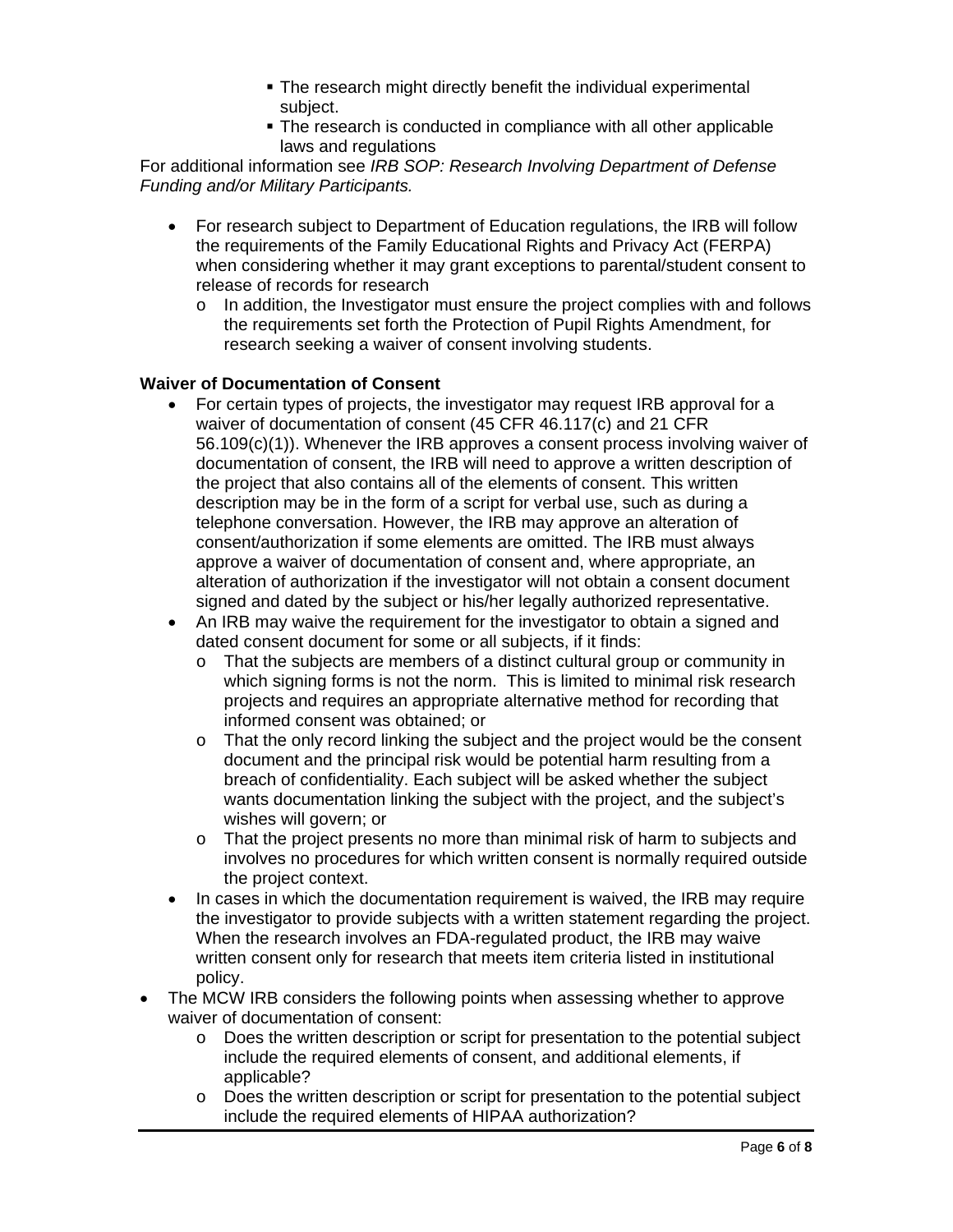- o Does the written description or script include the requirement for the signature of the subject or his/her legally authorized representative?
- $\circ$  If the written description or script is to be signed and dated by the subject or his/her legally authorized representative, and the consent process occurs by telephone, does the written description or scripts include the requirement for signature by a witness to confirm the identity of the subject?
- o Does the project involve no more than minimal risk, and would written consent be required for the project procedures if they were not part of a research project?

#### **Consent Monitoring**

The IRB has the authority under institutional policy to observe or have a third party observe the consent process and the research. In order to ensure that the consent process is appropriate and the approved process is being followed, the IRB may determine that special monitoring of the process must occur. Such monitoring may be particularly needed for the IRB to meet its responsibilities to ensure human subject protections for research project that:

- Involves a vulnerable population
- Involves use of a highly risky and innovative procedure
- Is conducted by an inexperienced investigator and/or project team
- Is project about which the IRB has concerns that the consent process is not being conducted properly

#### **REFERENCES:**

21 CFR 50.24 21 CFR 56.109(c)(1) 45 CFR 46.117(c)